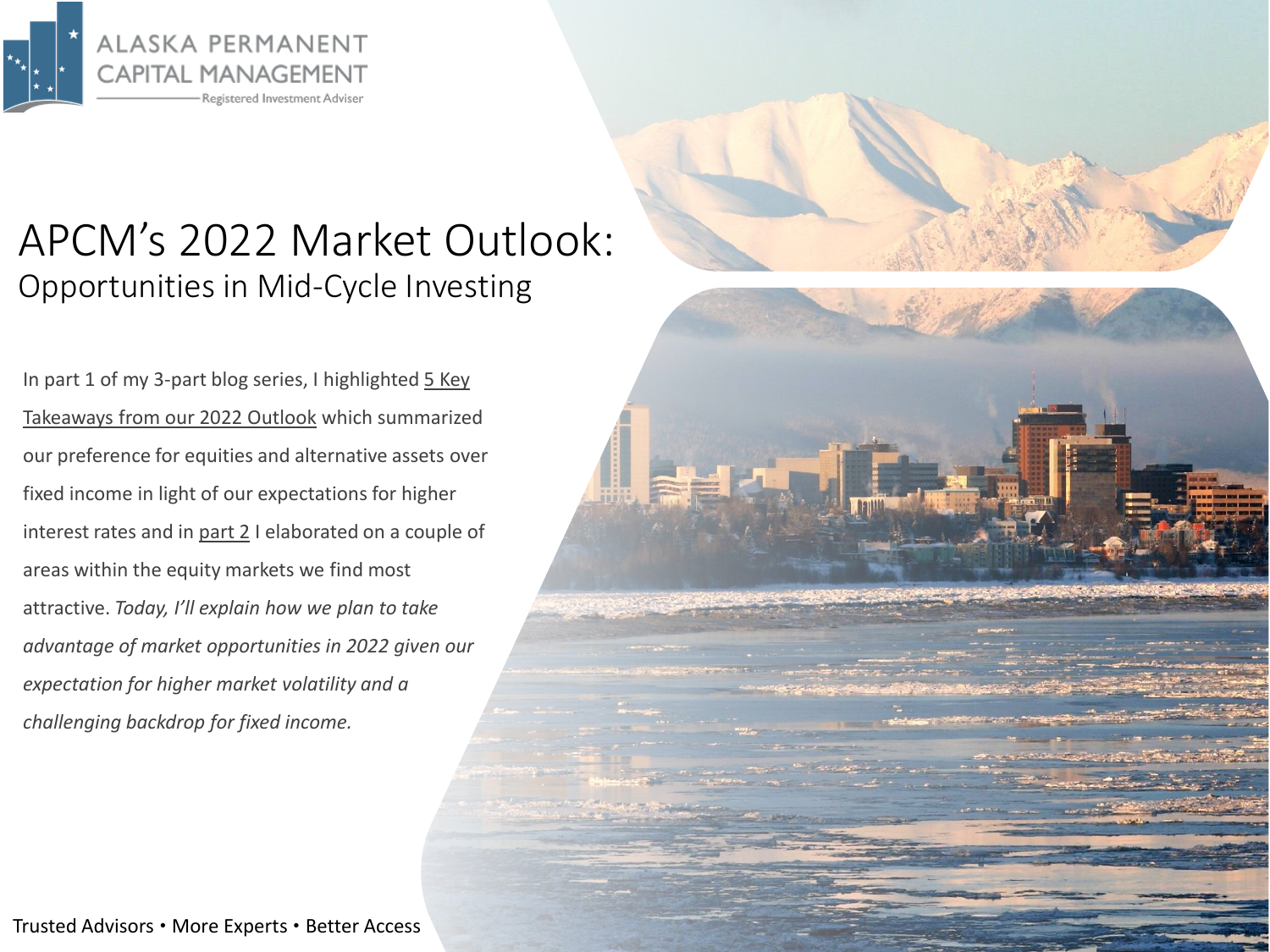## Opportunity in Market Volatility with Alt Beta Funds

Volatility in the stock market leads to fluctuations in stock prices. This volatility has picked-up as global central bankers move to normalize policy and inflation pressures linger. We expect contributors to this inflation such as supply chain issues and tight labor markets to gradually ease throughout the year, and significant downside risk is unlikely if the Federal Reserve can successfully ease this inflation. **It is important to remember that this market volatility can be a source of opportunity to help us achieve financial goals.**

At APCM, we seek to diversify our equity overweight and increase relative returns during times of market volatility by taking advantage of alternative beta (alt beta) funds. These funds behave differently than traditional stocks or bonds and are low volatility by design. APCM further enhances these characteristics by using a target mix of alt beta funds. **Alt beta funds therefore enable us to control risk with fewer challenges currently impacting fixed income returns.**

Alt beta provides a unique return and risk profile as these strategies make it possible to take positions between multiple asset classes to deliver positive future returns even in environments with high market volatility.

**Properly mixed alt beta funds have relatively low volatility, and the return drivers are different from bonds or stocks.** These different return drivers make it possible for alt beta to provide positive returns even if both stocks and bonds turn negative for the year.

Alt beta's low volatility makes it a compelling asset to **control risk in portfolios in a year in which we expect volatility to be higher for both stocks and bonds,** global monetary policy to shift, and the potential for both stock and bond returns to be negative. Positive expected return from alt beta funds is just the icing on the cake. Source: Bloomberg, Alt Beta represented by a portfolio of 75% BIMBX 25% QAI. New York Times, FlexPort